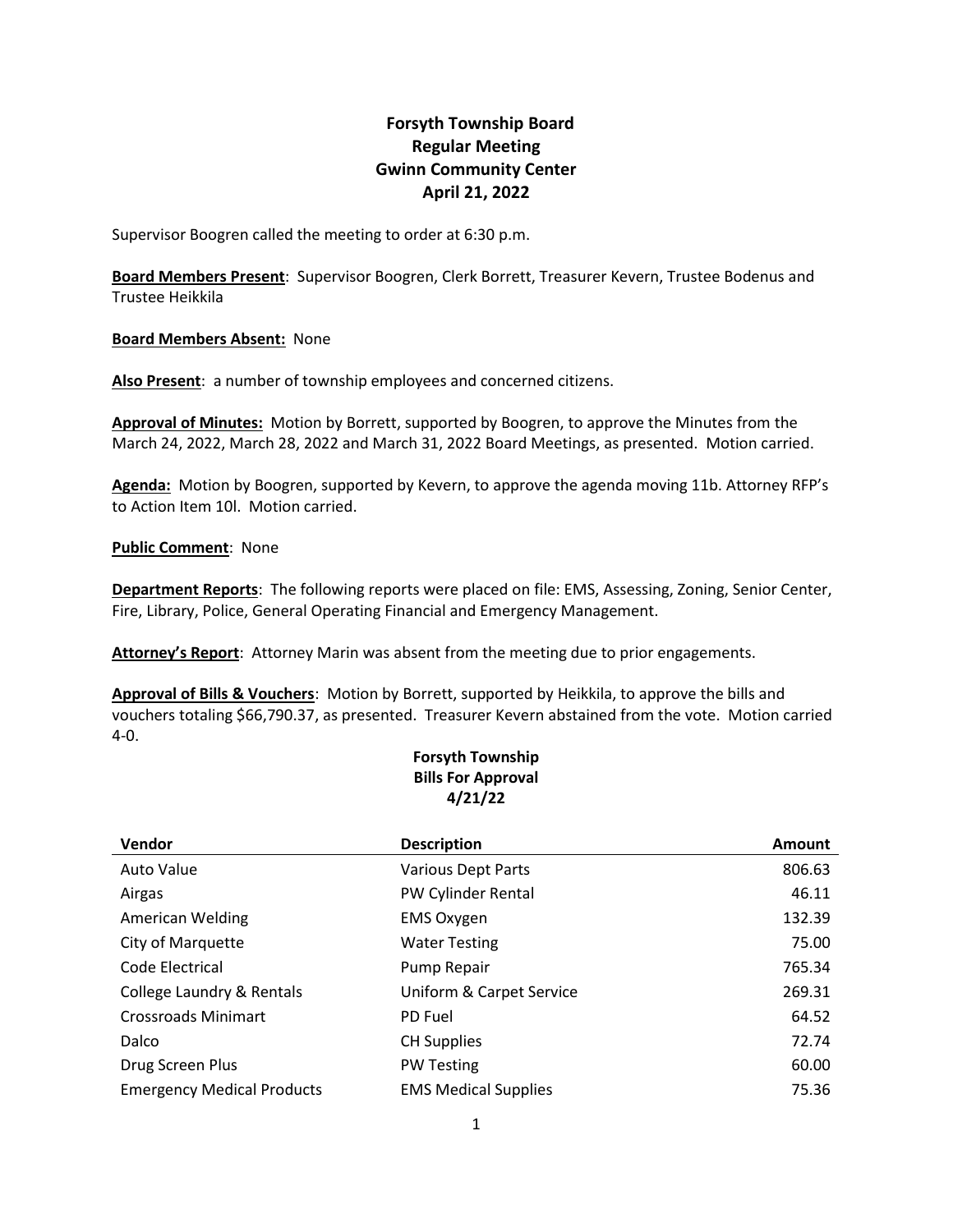| <b>Fahey Schultz</b>                  | <b>Attorney Fees</b>                           | 9,679.00  |
|---------------------------------------|------------------------------------------------|-----------|
| Galls                                 | PD Uniforms                                    | 1,020.19  |
| Integris                              | <b>Computer Support</b>                        | 1,283.50  |
| Jaime VandeZande                      | <b>Reimbursement for EMS License</b>           | 25.00     |
| <b>Kimball Midwest</b>                | <b>PW Parts</b>                                | 80.82     |
| LoyalTees                             | PD Uniforms                                    | 145.40    |
| <b>Maki Consulting</b>                | PW Computer                                    | 655.00    |
| Marin Law Firm, PLLC                  | <b>Attorney Fees</b>                           | 340.00    |
| Marquette County                      | <b>Assessing Fees</b>                          | 26,751.00 |
| Marquette Township Fire               | FD Fit Testing                                 | 150.00    |
| Menards                               | <b>Various Dept Supplies</b>                   | 472.21    |
| <b>Modeltown Express</b>              | Various Dept Fuel                              | 483.03    |
| <b>Paul Sirois</b>                    | <b>Reimbursement for Boots</b>                 | 289.27    |
| Peter Ghiringhelli                    | Reimbursement for lost check                   | 46.69     |
| <b>Range Telecommunications</b>       | Miss Dig                                       | 35.50     |
| State of Michigan                     | <b>PD Printing</b>                             | 43.25     |
| Superior Lock & Security              | PD Door Alarm Repair                           | 216.00    |
| Suzanne Macario                       | <b>Reimbursement for Tourist Park Supplies</b> | 86.67     |
| Teresa Larson                         | Reimbursement for Tourist Park Supplies        | 57.76     |
| The Mining Journal                    | Publishing                                     | 549.99    |
| The Office Planning Group             | A/Z Copier Maintenance                         | 34.71     |
| TransUnion                            | <b>Background Checks</b>                       | 75.00     |
| <b>Trudell Plumbing &amp; Heating</b> | PD Garage Heat Repair                          | 142.50    |
| <b>UPEA</b>                           | <b>Engineering Services</b>                    | 1,480.00  |
| <b>UPHS</b>                           | PD Testing / EMS Medical Supplies              | 287.84    |
| <b>USABlueBook</b>                    | <b>PW Parts</b>                                | 181.59    |
| <b>Wells Fargo</b>                    | <b>Supplies for Various Dept</b>               | 806.34    |
| Wex Bank (Shell)                      | <b>Fuel Various Dept</b>                       | 5,076.30  |

**Total 52,861.96** 

# **Forsyth Township Additional Bills For Approval 4/21/22**

| Vendor                   | <b>Description</b>             | <b>Amount</b> |
|--------------------------|--------------------------------|---------------|
| <b>Adventure Center</b>  | FD Oil Change Kit              | 44.05         |
| Ace Hardware             | <b>Various Dept Supplies</b>   | 242.34        |
| American Welding & Gas   | <b>EMS Oxygen and Cylinder</b> | 47.37         |
| <b>BS&amp;A Software</b> | <b>Annual Support</b>          | 1,085.00      |
| <b>BSN Sports</b>        | CH Hockey Table                | 975.77        |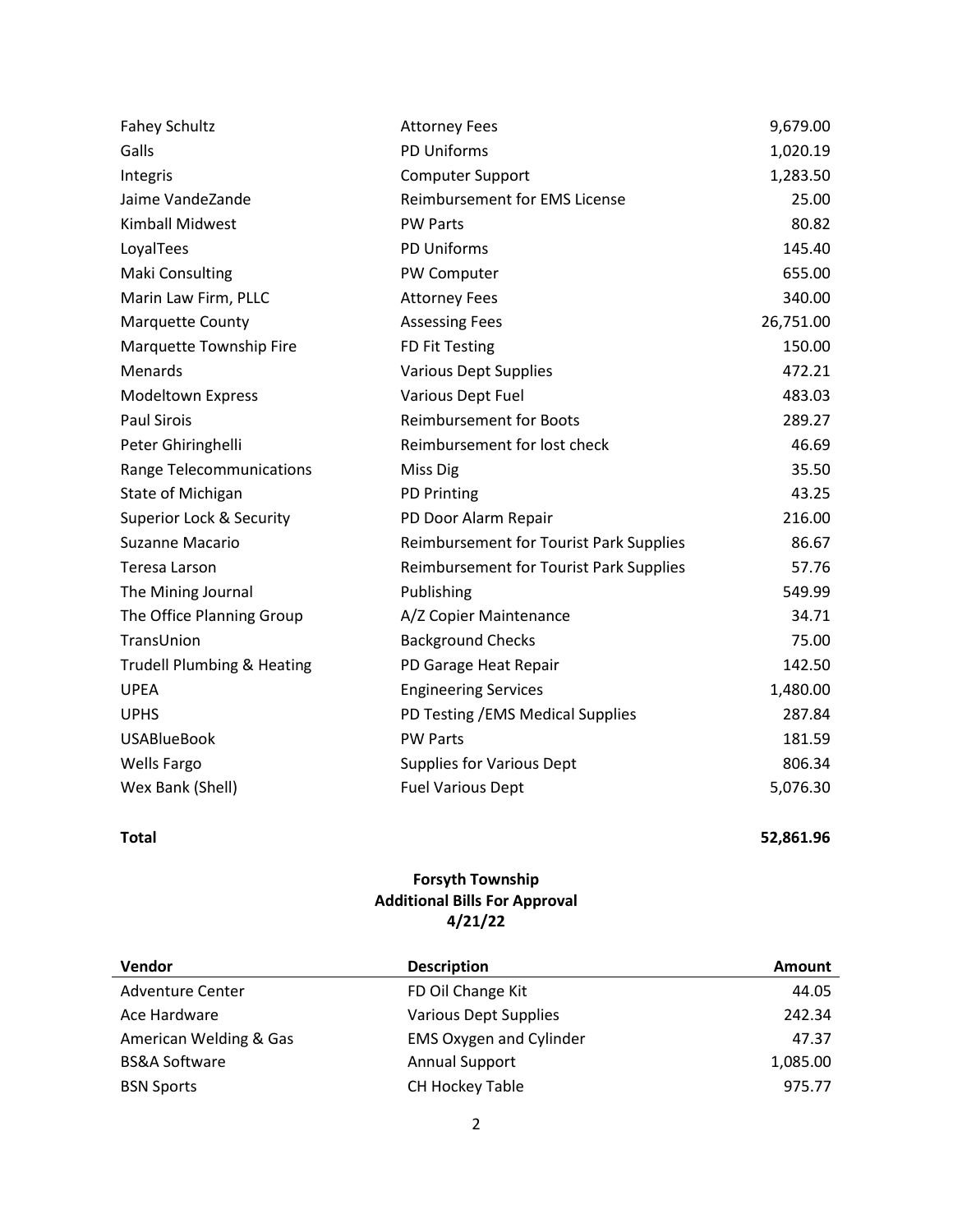| Dalco                      | <b>PW Supplies</b>                 | 697.12   |
|----------------------------|------------------------------------|----------|
| <b>Dell Marketing</b>      | <b>EMS Computer</b>                | 3,035.30 |
| Elcom                      | <b>Emergency Management Radios</b> | 3,055.03 |
| Kimball Midwest            | <b>PW Supplies</b>                 | 247.57   |
| Maki Consulting            | PW Computer                        | 390.00   |
| <b>Menards</b>             | <b>Various Dept Supplies</b>       | 125.83   |
| North Country Disposal     | Dump Recycle                       | 250.00   |
| Range                      | A/Z Phones                         | 1,434.00 |
| Snyder Drug                | PD / EMS Supplies                  | 556.64   |
| US Post Office             | <b>SC Postage</b>                  | 147.39   |
| <b>West Shore Services</b> | FD Siren Reprogram                 | 1,595.00 |

|                               | 13,928.41 |
|-------------------------------|-----------|
| <b>Original Bill Listing</b>  | 52,861.96 |
| <b>Total Accounts Payable</b> | 66,790.37 |

Voucher Numbers for GO, Police, Clubhouse, Ambulance, Library, Water & Sewer: 85148 - 85329 Voucher Numbers for Tax 2112 - 2125

#### **ACTION ITEMS:**

**Landscaping Quotes (10a.):** Motion by Bodenus, supported by Heikkila, to approve the A Jacobson Landscaping quotes totaling \$22,326.00 for the summer of 2022. Motion carried.

**Timekeeping Policy (10b.):** Motion by Kevern, supported by Heikkila, to approve the Timekeeping Policy, as presented. Clerk Borrett asked if the policy was in the packet. Treasurer Kevern stated it was sent to the Board Members electronically. She was unable to read the policy because of a computer issue. Clerk Borrett abstained from voting. Motion carried 4-0.

**Employee Handbook (10c.):** Supervisor Boogren stated this would be held in abeyance, as no suggestion of 3.11 Employment of Relatives, were received. He instructed the Board Members to send their suggestion to Board Secretary Linnee, with a copy to Supervisor Boogren. It will be addressed at the next meeting.

**Ambulance Service Millage Resolution (10d.):** Motion by Borrett, supported by Kevern, to approve the Resolution to Adopt Ambulance Services Millage Renewal, as presented. Roll call: Treasurer Kevern – yes, Clerk Borrett – yes, Trustee Heikkila – yes, Supervisor Boogren – yes, Trustee Bodenus – yes. Motion carried.

**Police Operations Millage Resolution (10e.):** Motion by Borrett, supported by Boogren, to approve the Resolution to Adopt Police Protection Services Millage Renewal, as presented. Roll call: Trustee Heikkila – yes, Trustee Bodenus – yes, Treasurer Kevern – yes, Clerk Borrett – yes, Supervisor Boogren – yes. Motion carried.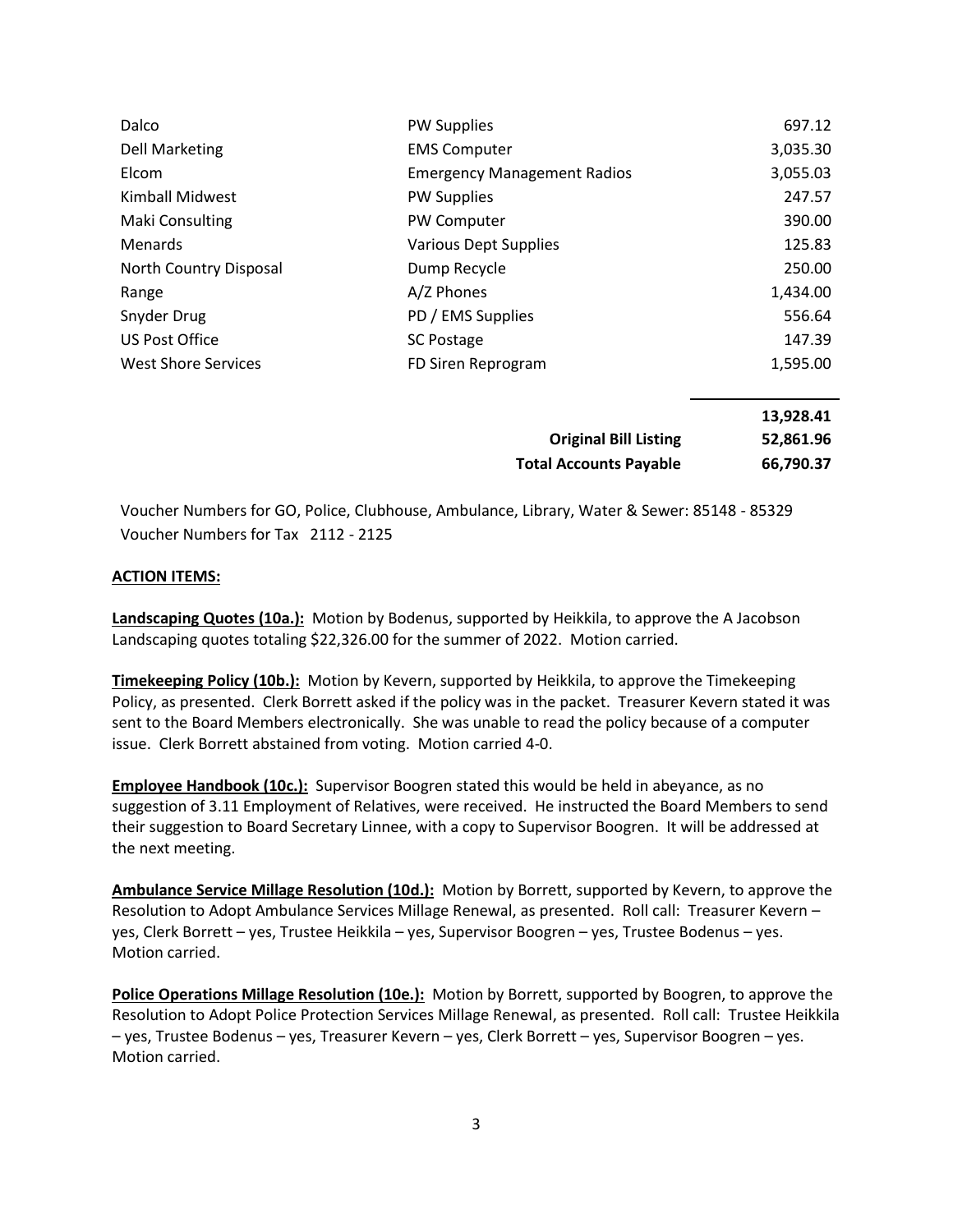**Blight – 140 E. Sands St. (10f.):** Motion by Boogren, supported by Borrett, to approve all debris, mattresses, garbage and any other items sited in these 3 (140 E. Sands St., 171 E. Sands St. and 304-314 Stratofort) blight circumstances, be cleaned up as recommended by the blight committee and assessing and zoning. Clerk Borrett reiterated the property owners have had many notices but the Zoning Office has not received any responses. Supervisor Boogren stated that Public Works will be sent over to assess the cleanup. If it is not safe, professionals will be called in to do the cleanup. In either case, the cost will be put on the property taxes. Motion carried.

# **Blight – 171 E. Sands St. (10g.):** See 10f.

# **Blight 304-314 Stratofort (10h.):** See 10f.

**EMS – Hire EMT (10i.):** Motion by Borrett, supported by Kevern, to approve hiring EMT Kristy Wojtyniak, as requested. Motion carried.

**PD – Purchase Computers (10j.):** Motion by Boogren, supported by Kevern, to approve the Police Department purchasing computers not to exceed \$1,500.00, as requested. Discussion ensued. Trustee Heikkila would like a quote from a local vender. If the quote comes in higher, the current quote will be used. Motion carried.

**Resignation of Township Clerk (10k.):** Motion by Boogren, supported by Kevern, to approve, with regret, the resignation of Michelle Borrett as Forsyth Township Clerk, effective May 1, 2022. Supervisor Boogren explained the Board has 45 days to appoint the position. Clerk Borrett stated that there will be no one to sign checks if a Clerk is not appointed before May 1<sup>st</sup>. Motion amended by Boogren, support amended by Kevern, to approve the resignation effective May 20<sup>th</sup>. Clerk Borrett has taken the position of Senior Center Director. Clerk Borrett abstained. Motion carried 4-0.

**Attorney RFP's (10l.):** Motion by Heikkila, supported by Kevern, to approve hiring O'Dea, Nordeen and Pickens as the Township's Attorneys. Clerk Borrett expressed her extreme satisfaction with the current law firm. Supervisor Boogren expressed his gratitude with our current law firm. Roll call: Clerk Borrett – no, Trustee Heikkila – yes, Trustee Bodenus – yes, Treasurer Kevern – yes, Supervisor Boogren – yes. Motion carried 4-1.

## **DISCUSSION ITEMS**:

**Little League (12a.):** Joe Juidici stated Little League is coming back to town. A list was provided to Supervisor Boogren as an initial outreach for ballfield use and improvements. A meeting was set up to discuss the use and improvements with Supervisor Boogren, Ken Dillinger, Eric Jancsi and Little League Members.

## **OLD BUSINESS**:

**Short Term Rentals (13a.):** Trustee Heikkila stated some changes are needed on the latest draft. Supervisor Boogren would like a Public Hearing prior to adoption.

## **CORRESPONDENCE**: None